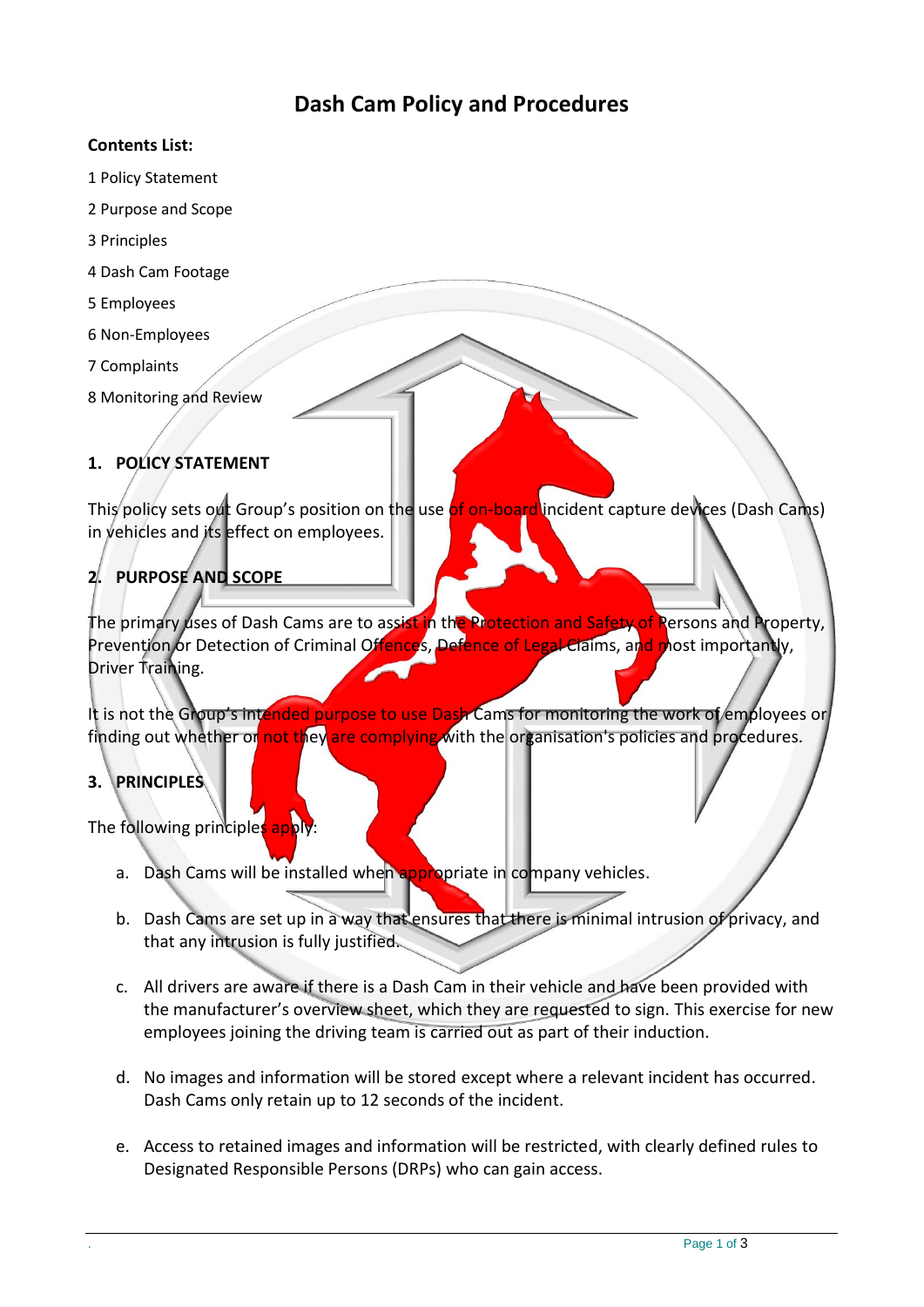- f. The Dash Cam is not normally active and cannot be remotely viewed in real time. The Dash Cam cannot be accessed covertly to monitor the quality and amount of work completed by employees, nor can it be used in real time to track the employees' movements. However, where an incident is captured that reveals inappropriate conduct that cannot in good conscience be ignored, the Group and any Division thereof, reserve the right to process in the business interests. This may include grievance, or disciplinary proceedings, defence or litigation of a legal claim, and driver training.
- g. When relevant to do so, Dash Cam footage may be retained and used for future Health & Safety training, including the improvement in Safety Quality and Training of drivers. We shall seek the employee's consent, if we wish to  $\det$  for this purpose.
- h. Recorded images and information will be subject to appropriate security measures to safeguard against unauthorised access and use.

### **4. Dash Cam Recordings**

Access is approved on an incident by incident basis. Once access is approved by the Designated Responsible Person, recorded footage can be reviewed (not deleted or amended) by:

- Chief Information Officer
- **Directors**
- Management
- Driver Trainers
- Statutory bodies such as Police, HSE, etc.

Any other person with interest must obtain authority from the Chief Information Officer to view, recorded footage, providing reasons and justification.

Any persons whose images are recorded have a right to view those images, and to be provided with a copy of those images, within one month of making a written Subject Access Request. Availability of images will be subject to the retention period. Employees making such a request should do so in writing, providing the relevant time and date of the image, so that they may be easily identifiable. The request should be made to [dataprotection@ballyvesey.com](mailto:dataprotection@ballyvesey.com) or by writing to the GDPR Steering Committee, Ballyvesey Holdings Limited, 607 Antrim Road, Mallusk, Newtownabbey, BT36 4RF.

### **5. EMPLOYEES**

As stated, the primary uses of Dash Cams are to assist in the Protection and Safety of Persons and Property, Prevention or Detection of Criminal Offences, Defence of Legal Claims and Driver Training. However, when Dash Cams are deployed, they are likely to capture pictures of employees and workers.

In accordance with the principle at 3(f) above, Dash Cam evidence may be used as part of an employee investigation where, in the reasonable belief of management, that there may have been